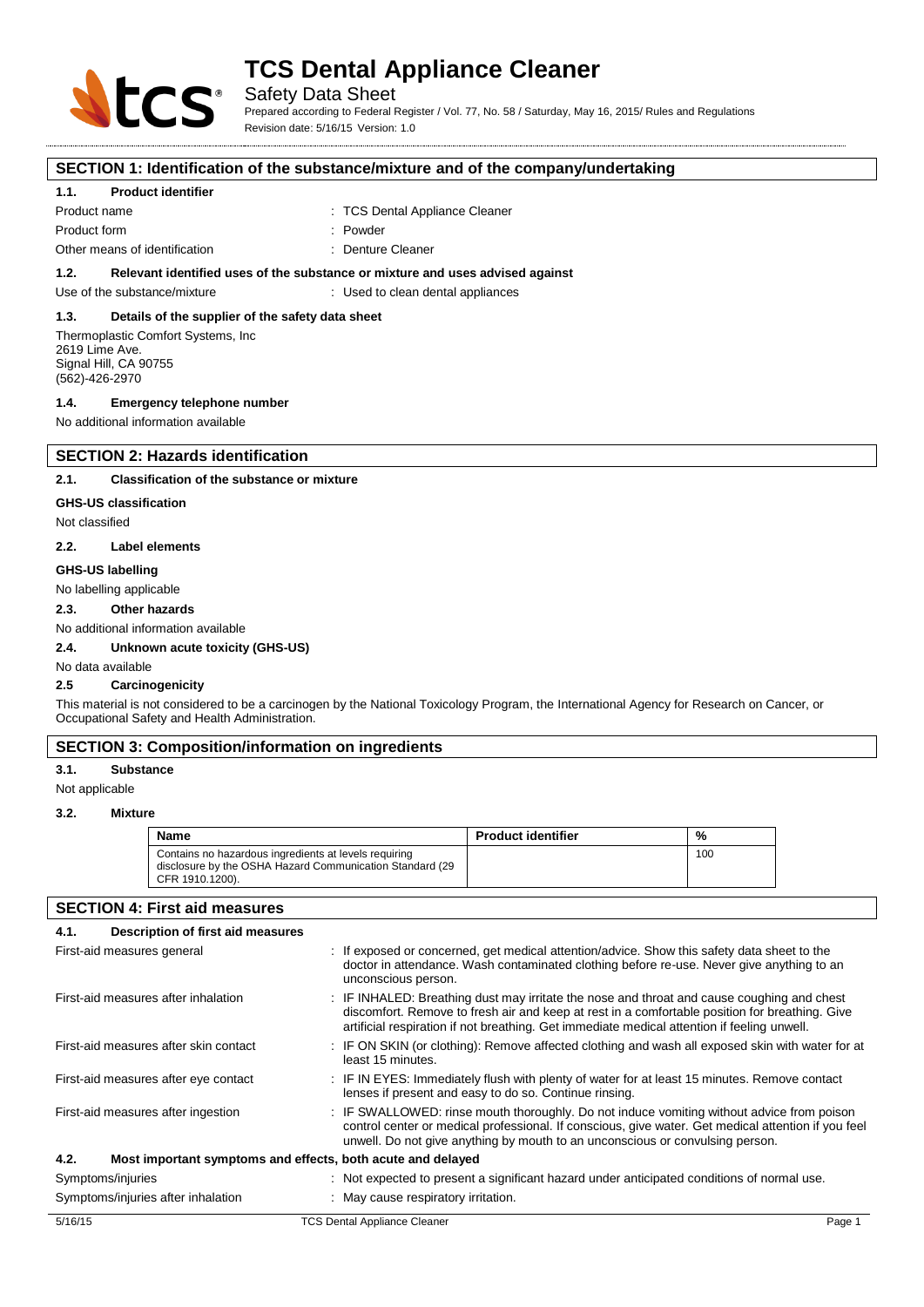# Safety Data Sheet

| Safety Data Sheet<br>Prepared according to Federal Register / Vol. 77, No. 58 / Monday, March 26, 2012 / Rules and Regulations |                                                                                                                                                                                                                                                                                                                     |
|--------------------------------------------------------------------------------------------------------------------------------|---------------------------------------------------------------------------------------------------------------------------------------------------------------------------------------------------------------------------------------------------------------------------------------------------------------------|
| Symptoms/injuries after skin contact                                                                                           | : May cause skin irritation.                                                                                                                                                                                                                                                                                        |
| Symptoms/injuries after eye contact                                                                                            | : Direct contact with the eyes is likely to be irritating.                                                                                                                                                                                                                                                          |
| Symptoms/injuries after ingestion                                                                                              | : May cause gastrointestinal irritation.                                                                                                                                                                                                                                                                            |
| 4.3.                                                                                                                           | Indication of any immediate medical attention and special treatment needed                                                                                                                                                                                                                                          |
| No additional information available                                                                                            |                                                                                                                                                                                                                                                                                                                     |
| <b>SECTION 5: Firefighting measures</b>                                                                                        |                                                                                                                                                                                                                                                                                                                     |
| 5.1.<br><b>Extinguishing media</b>                                                                                             |                                                                                                                                                                                                                                                                                                                     |
| Suitable extinguishing media                                                                                                   | : Carbon dioxide. Dry powder. Foam. Sand. Water spray.                                                                                                                                                                                                                                                              |
| 5.2.<br>Special hazards arising from the substance or mixture                                                                  |                                                                                                                                                                                                                                                                                                                     |
| Fire hazard                                                                                                                    | : Product is not flammable.                                                                                                                                                                                                                                                                                         |
| <b>Explosion hazard</b>                                                                                                        | Product is not explosive.                                                                                                                                                                                                                                                                                           |
| Reactivity                                                                                                                     | : No dangerous reactions known under normal conditions of use.                                                                                                                                                                                                                                                      |
| 5.3.<br><b>Advice for firefighters</b>                                                                                         |                                                                                                                                                                                                                                                                                                                     |
| Firefighting instructions                                                                                                      | Use water spray or fog for cooling exposed containers. Exercise caution when fighting any<br>chemical fire. Do not dispose of fire-fighting water in the environment. Prevent human exposure<br>to fire, fumes, smoke and products of combustion. Avoid contact with sprayed water - material<br>slippery when wet. |
| Protection during firefighting                                                                                                 | Do not enter fire area without proper protective equipment, including respiratory protection.<br>Self-contained breathing apparatus.                                                                                                                                                                                |
| <b>SECTION 6: Accidental release measures</b>                                                                                  |                                                                                                                                                                                                                                                                                                                     |
| 6.1.                                                                                                                           | Personal precautions, protective equipment and emergency procedures                                                                                                                                                                                                                                                 |
| General measures                                                                                                               | No specific emergency measures are required other than good laboratory hygiene and safety<br>practices. Avoid exposure to fumes from processing material while hot.                                                                                                                                                 |
| 6.1.1.<br>For non-emergency personnel                                                                                          |                                                                                                                                                                                                                                                                                                                     |
| Protective equipment                                                                                                           | : Wear Protective equipment as described in Section 8.                                                                                                                                                                                                                                                              |
| 6.1.2.<br>For emergency responders                                                                                             |                                                                                                                                                                                                                                                                                                                     |
| Protective equipment                                                                                                           | : Wear suitable protective clothing, gloves and eye or face protection.                                                                                                                                                                                                                                             |
| 6.2.<br><b>Environmental precautions</b>                                                                                       |                                                                                                                                                                                                                                                                                                                     |
|                                                                                                                                | Prevent entry to sewers and public waters. Notify authorities if product enters sewers or public waters. Avoid release to the environment.                                                                                                                                                                          |
|                                                                                                                                |                                                                                                                                                                                                                                                                                                                     |
| 6.3.<br>Methods and material for containment and cleaning up                                                                   |                                                                                                                                                                                                                                                                                                                     |
| For containment<br>Methods for cleaning up                                                                                     | Contain and collect as any powder<br>Sweep or shovel solid into appropriate container for disposal. Place in a suitable container for                                                                                                                                                                               |
|                                                                                                                                | disposal in accordance with the waste regulations (see Section 13).                                                                                                                                                                                                                                                 |
| 6.4.<br>Reference to other sections                                                                                            |                                                                                                                                                                                                                                                                                                                     |
| No additional information available                                                                                            |                                                                                                                                                                                                                                                                                                                     |
| <b>SECTION 7: Handling and storage</b>                                                                                         |                                                                                                                                                                                                                                                                                                                     |
| 7.1.<br><b>Precautions for safe handling</b>                                                                                   |                                                                                                                                                                                                                                                                                                                     |
| Precautions for safe handling                                                                                                  | : Do not handle until all safety precautions have been read and understood. Wear recommended                                                                                                                                                                                                                        |
|                                                                                                                                | personal protective equipment. Provide appropriate exhaust ventilation at places of dust<br>forming. Avoid breathing vapors from heated material. Wash hands and other exposed areas<br>with mild soap and water before eating, drinking or smoking and when leaving work.                                          |
| 7.2.<br>Conditions for safe storage, including any incompatibilities                                                           |                                                                                                                                                                                                                                                                                                                     |
| Storage conditions                                                                                                             | : Store in a dry, cool and well-ventilated place.                                                                                                                                                                                                                                                                   |
| <b>SECTION 8: Exposure controls/personal protection</b>                                                                        |                                                                                                                                                                                                                                                                                                                     |
| 8.1.<br><b>Control parameters</b>                                                                                              |                                                                                                                                                                                                                                                                                                                     |
| No data available                                                                                                              |                                                                                                                                                                                                                                                                                                                     |
| 8.2.<br><b>Exposure controls</b>                                                                                               |                                                                                                                                                                                                                                                                                                                     |
| Appropriate engineering controls                                                                                               | : Provide adequate general and local exhaust ventilation. Use process enclosures, local exhaust<br>ventilation, or other engineering controls to control airborne levels below recommended                                                                                                                          |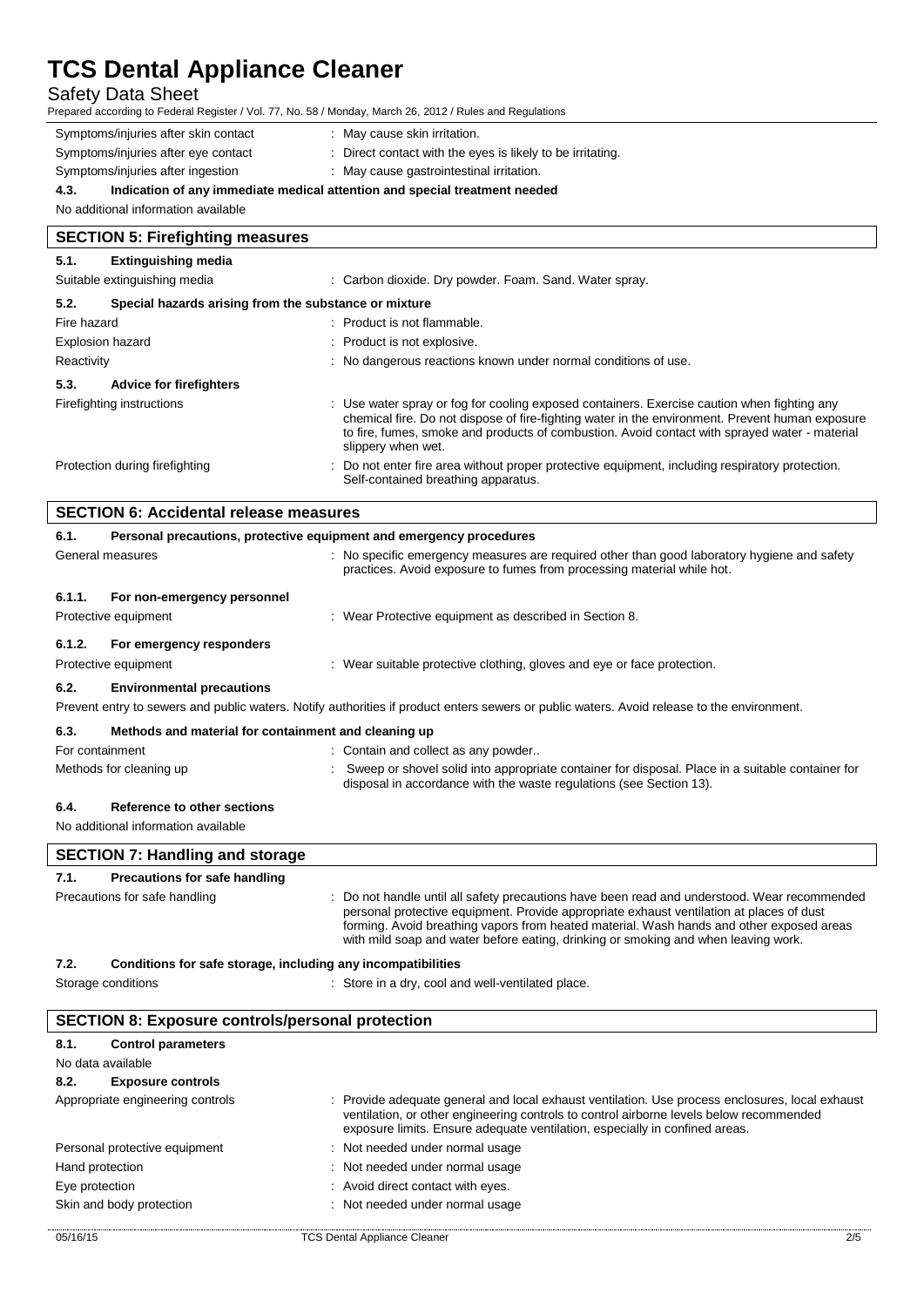Safety Data Sheet

Prepared according to Federal Register / Vol. 77, No. 58 / Monday, March 26, 2012 / Rules and Regulations

Respiratory protection **in the set of the set of the Respiratory protection**  $\cdot$  Not needed under normal usage

| <b>SECTION 9: Physical and chemical properties</b> |                                                       |  |  |
|----------------------------------------------------|-------------------------------------------------------|--|--|
| 9.1.                                               | Information on basic physical and chemical properties |  |  |
| Physical state                                     | : Powder                                              |  |  |
| Appearance                                         | : Free flowing solid                                  |  |  |
| Color                                              | : White                                               |  |  |
| Odor                                               | : None                                                |  |  |
| <b>Odor Threshold</b>                              | : No data available                                   |  |  |
| рH                                                 | : No data available                                   |  |  |
| Relative evaporation rate (butylacetate=1)         | : Slower than Butyl Acetate                           |  |  |
| Melting point                                      | : No data available                                   |  |  |
| Freezing point                                     | : No data available                                   |  |  |
| Boiling point                                      | Decomposes                                            |  |  |
| Flash point                                        | : No data available                                   |  |  |
| Auto-ignition temperature                          | : No data available                                   |  |  |
| Decomposition temperature                          | : No data available                                   |  |  |
| Flammability (solid, gas)                          | : No data available                                   |  |  |
| Vapour pressure                                    | : Not applicable                                      |  |  |
| Relative vapour density at 20 °C                   | : Heavier than air                                    |  |  |
| Relative density                                   | : No data available                                   |  |  |
| Solubility                                         | Water: Negligible                                     |  |  |
| Log Pow                                            | : No data available                                   |  |  |
| Log Kow                                            | : No data available                                   |  |  |

Viscosity, kinematic **intervalse in the Contract Contract Contract Contract Contract Contract Contract Contract Contract Contract Contract Contract Contract Contract Contract Contract Contract Contract Contract Contract Co** 

Viscosity, dynamic intervals of the state of the SNs of the Viscosity, dynamic

Explosive properties in the state of the state of the September 2011 in the September 2012 in the September 201 Oxidising properties **in the contract of the Contract August** 2012 : No data available

Explosive limits **Explosive Limits Explosive Limits Explosive Limits Explosive Limits EXPLOSIVE 2018** 

## **9.2. Other information**

No additional information available

## **SECTION 10: Stability and reactivity**

#### **10.1. Reactivity**

No dangerous reactions known under normal conditions of use.

#### **10.2. Chemical stability**

Stable under use and storage conditions as recommended in section 7.

#### **10.3. Possibility of hazardous reactions**

None known.

**10.4. Conditions to avoid**

Moisture

**10.5. Incompatible materials**

None known.

#### **10.6. Hazardous decomposition products**

None known.

### **SECTION 11: Toxicological information**

| 11.1.                             | Information on toxicological effects |                             |
|-----------------------------------|--------------------------------------|-----------------------------|
| Acute toxicity                    |                                      | $\therefore$ Not classified |
|                                   | Skin corrosion/irritation            | $\therefore$ Not classified |
| Serious eye damage/irritation     |                                      | $\therefore$ Not classified |
| Respiratory or skin sensitisation |                                      | $\therefore$ Not classified |
| Germ cell mutagenicity            |                                      | $\therefore$ Not classified |
| Carcinogenicity                   |                                      | $\therefore$ Not classified |
| Reproductive toxicity             |                                      | $\therefore$ Not classified |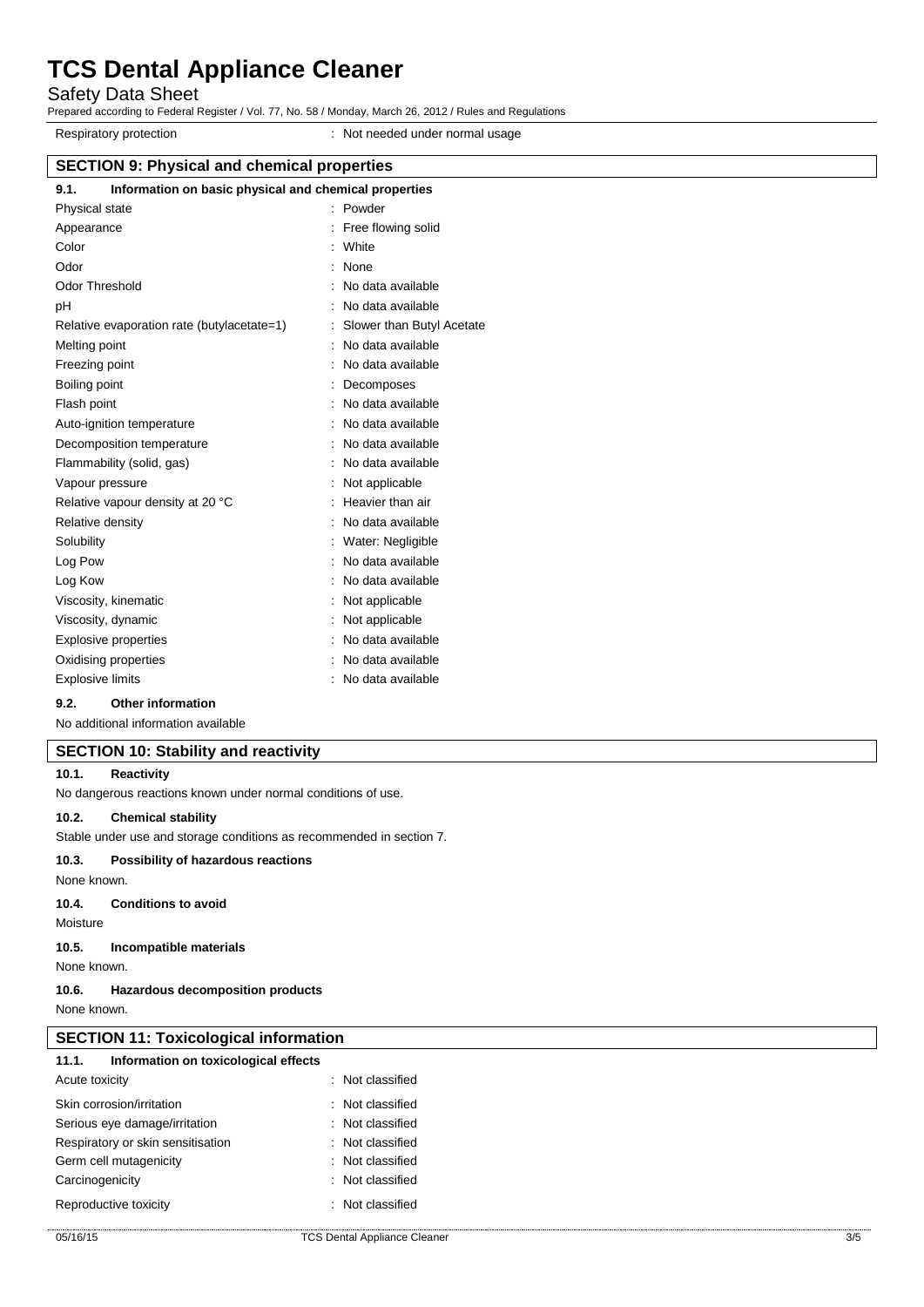# Safety Data Sheet

Prepared according to Federal Register / Vol. 77, No. 58 / Monday, March 26, 2012 / Rules and Regulations

| Specific target organ toxicity (single exposure)      | Not classified                                             |  |
|-------------------------------------------------------|------------------------------------------------------------|--|
| Specific target organ toxicity (repeated<br>exposure) | : Not classified                                           |  |
| Aspiration hazard                                     | : Not classified                                           |  |
| Symptoms/injuries after inhalation                    | May cause respiratory irritation.                          |  |
| Symptoms/injuries after skin contact                  | : May cause skin irritation.                               |  |
| Symptoms/injuries after eye contact                   | : Direct contact with the eyes is likely to be irritating. |  |
| Symptoms/injuries after ingestion                     | May cause gastrointestinal irritation.                     |  |

| <b>SECTION 12: Ecological information</b>  |                                                                                                                                                                        |
|--------------------------------------------|------------------------------------------------------------------------------------------------------------------------------------------------------------------------|
| 12.1.<br><b>Toxicity</b>                   |                                                                                                                                                                        |
| No additional information available        |                                                                                                                                                                        |
| 12.2.<br>Persistence and degradability     |                                                                                                                                                                        |
| No additional information available        |                                                                                                                                                                        |
| 12.3.<br><b>Bioaccumulative potential</b>  |                                                                                                                                                                        |
| No additional information available        |                                                                                                                                                                        |
| 12.4.<br><b>Mobility in soil</b>           |                                                                                                                                                                        |
| No additional information available        |                                                                                                                                                                        |
| 12.5.<br>Other adverse effects             |                                                                                                                                                                        |
| No additional information available        |                                                                                                                                                                        |
|                                            |                                                                                                                                                                        |
| <b>SECTION 13: Disposal considerations</b> |                                                                                                                                                                        |
| 13.1.<br><b>Waste treatment methods</b>    |                                                                                                                                                                        |
| Waste treatment methods                    | : Do not discharge to public wastewater systems without permit of pollution control authorities.<br>No discharge to surface waters is allowed without an NPDES permit. |
| Waste disposal recommendations             | Dispose in a safe manner in accordance with local/national regulations. Do not allow the<br>product to be released into the environment.                               |
| <b>SECTION 14: Transport information</b>   |                                                                                                                                                                        |
| In accordance with DOT                     |                                                                                                                                                                        |
| Not hazardous for transport                |                                                                                                                                                                        |
| <b>Additional information</b>              |                                                                                                                                                                        |
| Other information                          | : No supplementary information available.                                                                                                                              |
| <b>Transport by sea</b>                    |                                                                                                                                                                        |
| No additional information available        |                                                                                                                                                                        |
| Air transport                              |                                                                                                                                                                        |
| No additional information available        |                                                                                                                                                                        |
| <b>SECTION 15: Regulatory information</b>  |                                                                                                                                                                        |
| 15.1. US Federal regulations               |                                                                                                                                                                        |
| <b>TCS Dental Appliance Cleaner</b>        |                                                                                                                                                                        |
|                                            | All chemical substances in this product are listed in the EPA (Environment Protection Agency) TSCA (Toxic Substances Control Act) Inventory                            |
| SARA Section 311/312 Hazard Classes        | None                                                                                                                                                                   |
| 15.2. International regulations            |                                                                                                                                                                        |
| No additional information available.       |                                                                                                                                                                        |
|                                            |                                                                                                                                                                        |
| 15.3. US State regulations                 |                                                                                                                                                                        |
| <b>California Proposition 65</b>           |                                                                                                                                                                        |
|                                            | This product does not contain any substances known to the state of California to cause cancer and/or reproductive harm                                                 |

| <b>SECTION 16: Other information</b> |                                     |     |
|--------------------------------------|-------------------------------------|-----|
| Indication of changes                | : Revision 1.0: New SDS Created.    |     |
| Revision date                        | : 05/16/15                          |     |
| Other information                    | : Author: MSP                       |     |
| 05/16/15                             | <b>TCS Dental Appliance Cleaner</b> | 4/5 |